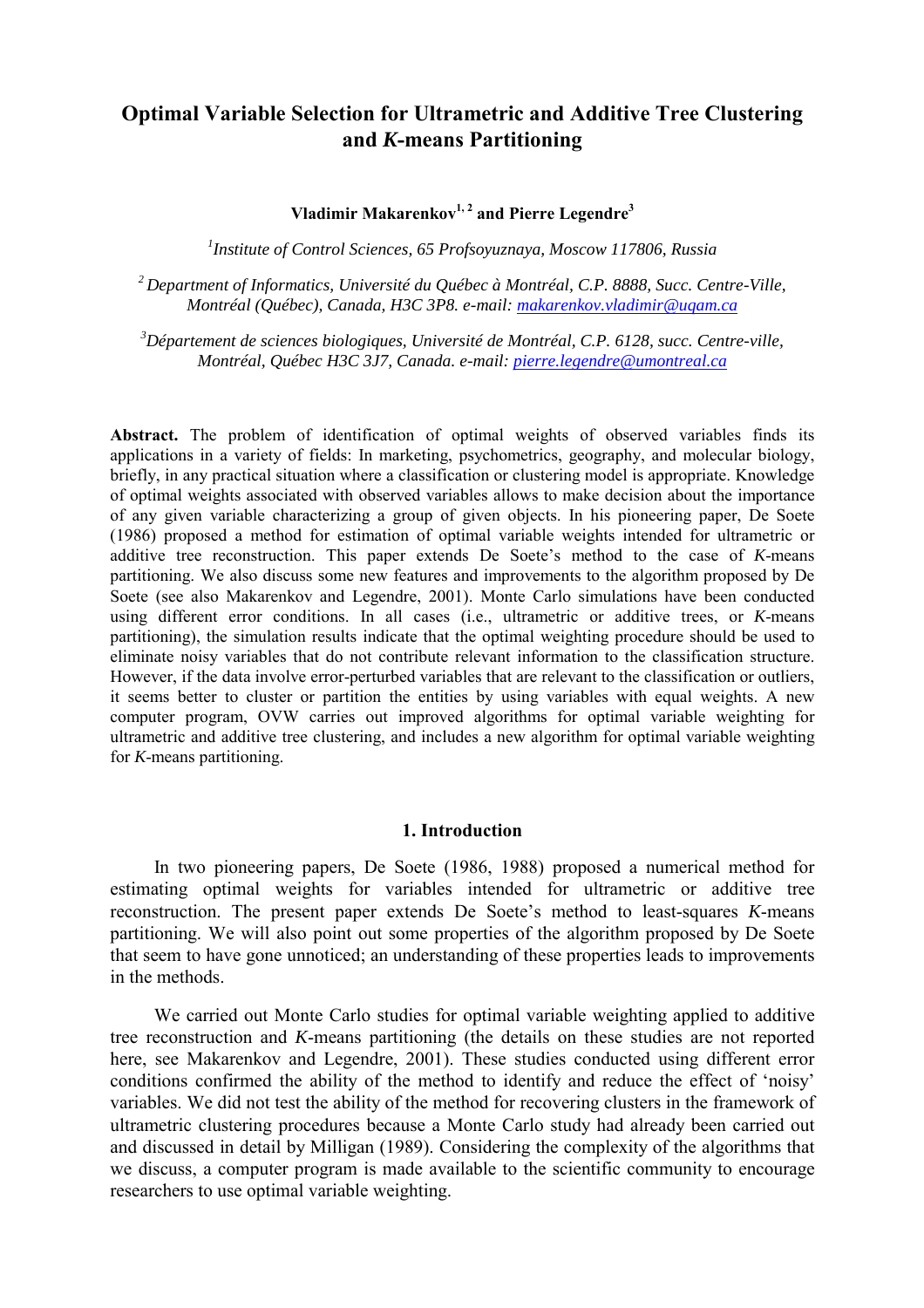There is an appreciable literature about variable weighting. DeSarbo, Carroll, Clark, and Green (1984) described SYNCLUS, a program that solves for both variable weights and produces *K*-means clustering. Fowlkes, Gnanadesikan, and Kettenring (1988) also proposed a method, here called FGK, for selecting weights — in that case, binary (0 and 1) weights. These authors proposed a model that selects subsets of variables from the original data and produces binary weights for the variables; their procedure was applied to complete linkage hierarchical clustering.

 In a later paper, Gnanadesikan, Kettenring, and Tsao (1995) compared Fowlkes et al.'s (1988) FGK procedure to De Soete's OVWTRE and to DeSarbo et al.'s (1984) SYNCLUS models. Gnanadesikan et al. (1995) determined that the FGK forward selection procedure performed reasonably well compared to its competitors. Subsequent to the FGK algorithm, Carmone, Kara, and Maxwell (1999) proposed a variable subset selection method based on Hubert and Arabie's (1985) adjusted Rand index. Their method was designed for partitioning using continuous variables. The procedure proposed by Carmone et al. (1999) in the context of partitioning clustering, called HINoV, was described as a heuristic method based upon the adjusted Rand statistics. These authors conducted a series of Monte Carlo simulations, using synthetic data with noise of various kinds added, including masking variables. The results indicated that variables selected using the HINoV procedure outperformed the all-variable cases in 70 out of 72 different computer runs. In contrast to the good results found by Carmone et al. (1999), in real data set analyses using HINoV, Green, Carmone, and Kim (1990) had earlier found mixed results in the ability of SYNCLUS to recover the correct variable weights.

### **2. Description of the Method**

 Given a rectangular (i.e., object-by-variable, or two-way, two-mode) data matrix **Y**, containing measurements of *n* objects on *m* variables, our algorithm computes weights  $w =$  $\{w_1, w_2, \ldots, w_m\}$  for the *m* variables such that the resulting matrix of predicted dissimilarities **D**  $=[d_{ii}]$  among objects, where

$$
d_{ij} = \left[ \sum_{p=1}^{m} w_p (y_{ip} - y_{jp})^2 \right]^{1/2},
$$
 (1)

optimally satisfies *either* (a) the ultrametric or (b) the additive inequality, or (c) optimally corresponds to a *K*-means partition with a fixed number of groups *K*. Equation (1) is the weighted form of the familiar Euclidean distance formula. The weights are constrained to be nonnegative with their sum equal to one.

 The ultrametric inequality which defines dendrograms (Hartigan 1967) is satisfied when:

$$
d_{ij} \leq \max(d_{ik}, d_{jk}) \tag{2}
$$

for all triplets *i*, *j*, and *k*, whereas the additive-tree inequality (four-point condition: Buneman 1974) is satisfied when:

$$
d_{ij} + d_{kl} \le \max \left( d_{ik} + d_{jl}, d_{il} + d_{jk} \right) \tag{3}
$$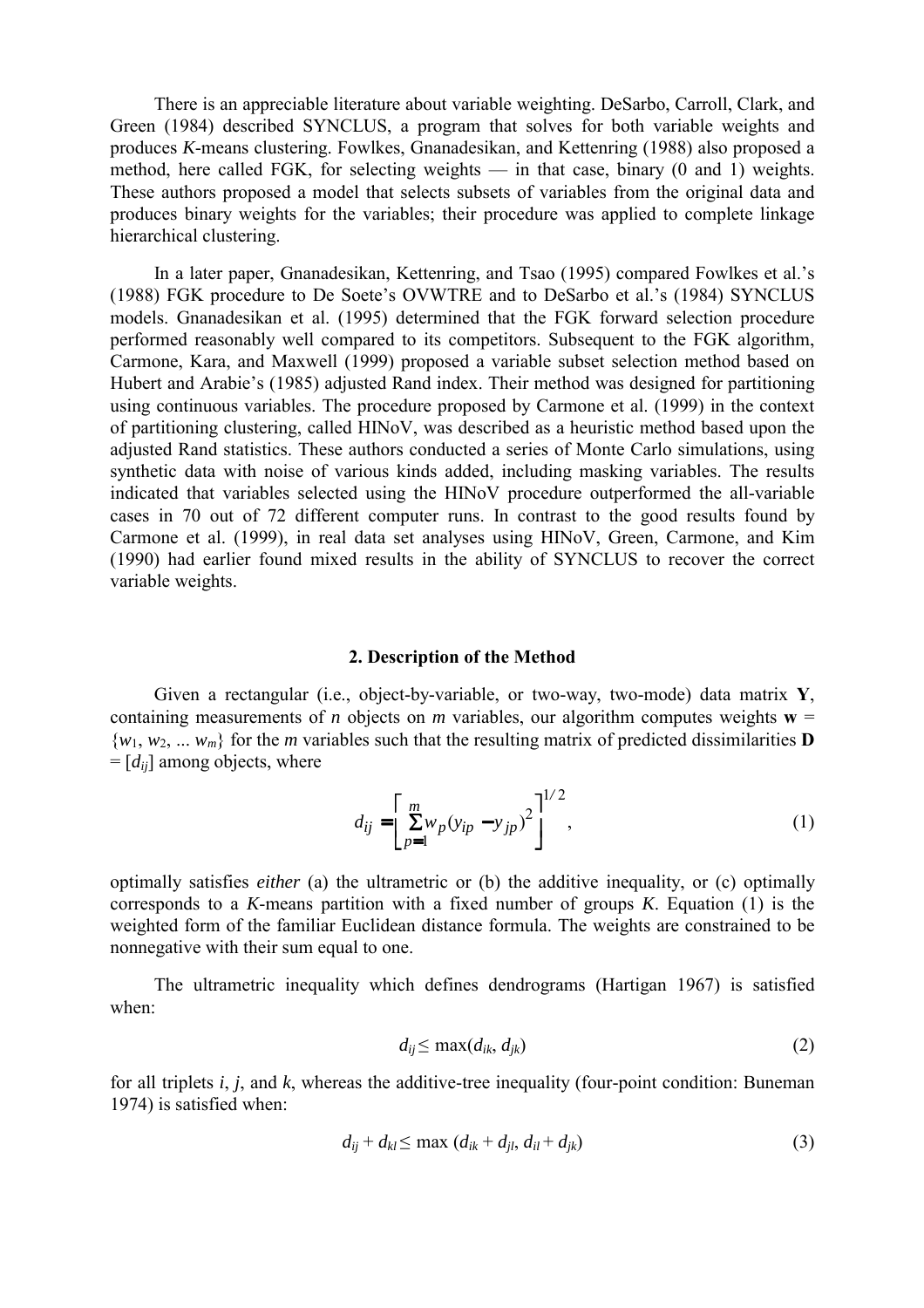for all quadruplets *i*, *j*, *k*, and *l*. The *K*-means partitioning problem can be defined as follows: Find a partition of *n* objects into *K* groups, or clusters, such that the sum, over all groups, of the sums of within-group squared distances to the centroids is minimum.

 For each of the three clustering problems, a particular loss function (*L*) is defined to compute optimal weights. In the ultrametric case (dendrograms), optimal weights are found by solving the optimization problem as described by De Soete (1986):

$$
L_U(w_1, w_2, ..., w_m) = \frac{\sum (d_{ik} - d_{jk})^2}{\sum d_{ij}^2} \rightarrow \min, \tag{4}
$$

where  $\Omega_{U} = \{(i, j, k) | d_{ij} \le \min(d_{ik}, d_{ik})\}$ , and  $d_{ik} \ne d_{ik}$  denotes the set of ordered triplets for which the distances violate the ultrametric inequality (De Soete 1986). The minimization is done subject to the following constraints:

$$
w_1, w_2, \dots, w_m \geq 0,\tag{5}
$$

$$
w_1 + w_2 + \dots + w_m = 1. \tag{6}
$$

 In the case of additive trees, the optimization problem is also formulated as in De Soete (1986):

$$
L_A(w_1, w_2, ..., w_m) = \frac{\sum (d_{ik} + d_{jl} - d_{il} - d_{jk})^2}{\sum d_{ij}^2} \rightarrow \min, \tag{7}
$$

subject again to constraints (5) and (6);  $\mathbf{\Omega}_A = \{(i, j, k, l) | (d_{ij} + d_{kl}) \le \min(d_{ik} + d_{jl}, d_{il} + d_{jk})\}$ , and  $d_{ik} + d_{il} \neq d_{il} + d_{ik}$  } denotes the set of ordered quadruplets for which the distances violate the additive inequality (De Soete 1986).

 In the case of *K*-means partitioning, the minimization problem can be formulated as follows for a partition of *n* objects into a fixed number of clusters *K*:

$$
L_P(w_1, w_2, ... w_m) = \sum_{k=1}^{K} \left[ \sum_{i,j=1}^{n_k} d_{ij}^2 \right] / n_k \longrightarrow \text{min}, \tag{8}
$$

subject to constraints (5) and (6); values  $d_{ij}^2$  are the squared distances among objects in cluster  $k$ , and  $n_k$  is the number of objects in cluster  $k$ . The function  $L_p$  consists in the sum of the within-cluster sums of squared errors (the external sum in Equation 8), each one being computed as the mean of the squared distances among cluster's members (the internal sum in Equation 8).

 We used the Polak-Ribière optimization procedure (see Press, Flannery, Teukolsky and Vetterling 1986, p. 303, and later editions, or Polak 1971, p. 53) to carry out the minimization of *LU*, *LA* and *LP*. First, following De Soete (1986), we reduced the problem, which was originally formulated with constraints (5) and (6), to an unconstrained form, using the type of transformation of variables suggested by Gill, Murray, and Wright (1981, p. 270). The Polak-Ribière optimization method uses first partial derivatives of the functions  $L_U$ ,  $L_A$  and  $L_P$  with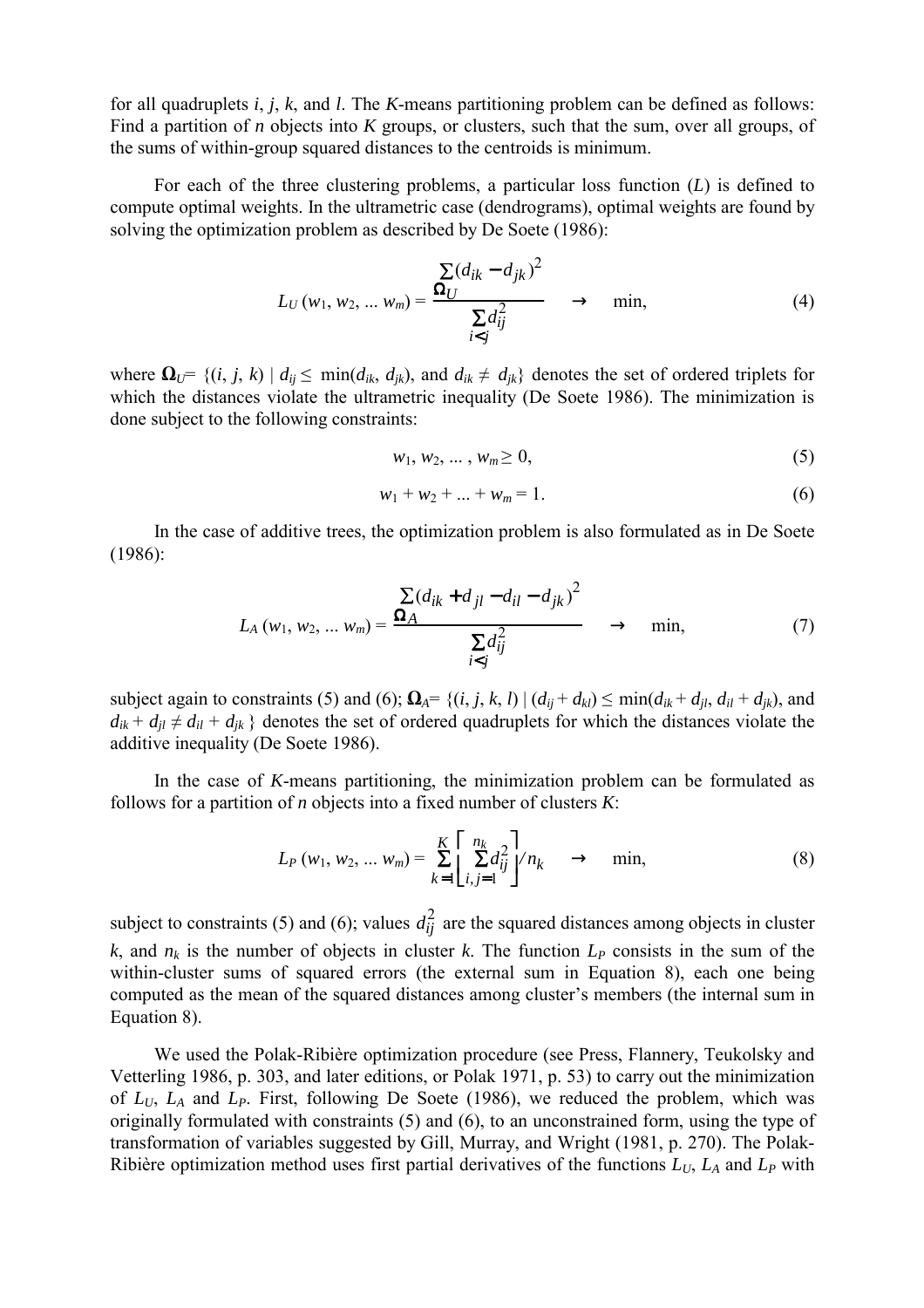respect to the introduced weights. It has proved successful in applications to unconstrained minimization problems; see Press et al. (1986, p. 277, and later editions).

When optimal variable weights have been obtained using  $L_U$  or  $L_A$ , the dissimilarity matrix **D** among objects can be computed using Equation 1 and subjected to any of the existing ultrametric or additive-tree fitting procedures; see, for example, Arabie, Hubert, and De Soete (1996, pp. 65-199) for an overview of existing fitting algorithms. Alternatively, matrix **D** can be subjected to *K*-means partitioning if optimization has been carried out using loss function  $L_p$ . *K*-means partitioning can be computed from either a dissimilarity matrix or a rectangular data matrix; see for instance P. Legendre and L. Legendre (1998, p. 351). The latter option is the most commonly available in computer programs. There are two ways of passing the weights on to a *K*-means algorithm: (a) one can incorporate the weights into the calculation of distances and sums of squares in the *K*-means algorithm itself, as was done in the simulations conducted by Makarenkov and Legendre (2001), or (b), one can transform **D** into a rectangular object-by-variable matrix, preferably by metric scaling (also called principal coordinate analysis, Gower 1966), prior to *K*-means partitioning. Metric scaling is the only way of totally preserving the distance relationships among objects in the subsequent *K*-means procedure; nonmetric scaling would modify the distance relationships among objects.

 The optimization methods described above may sometimes produce a local instead of a global minimum of  $L_U$ ,  $L_A$ , or  $L_P$ . Hence, a good choice of initial weights is essential. While experimenting with our new program, we realized that making all weights equal to 1/*m* as an initial guess (where *m* is the number of variables), as implemented in the De Soete program OVWTRE, does not guarantee that the global minimum is always going to be reached. An interesting feature of our optimal variable weighting (OVW) program, compared to OVWTRE, is that it allows users to restart the optimization procedure any number of times, using different random initial configurations for the weights. As a consequence, OVW usually obtains better results than OVWTRE in the case of ultrametric clustering and additive tree reconstruction. Optimization for *K*-means partitioning, which is offered in program OVW, is not available in OVWTRE.

 An important detail not reported in De Soete (1986, 1988) is that the global minimum of  $L_A$  or  $L_U$  can sometimes be reached with *several different sets* of optimal weights **w**. This nonuniqueness may lead to different dissimilarity matrices **D**, from which different clustering hierarchies or additive trees can be inferred.

 Moreover, in the optimization for additive tree reconstruction, degenerate solutions, which are trivial, represent a pervasive problem. Such solutions, which consist in giving a weight of 1 to any one of the variables and weights of 0 to all others, are frequently produced by De Soete's OVWTRE program. The theorem proved in Makarenkov and Legendre (2001) shows that any trivial solution of the type  $(1, 0, ..., 0), (0, 1, ..., 0), ...,$  or  $(0, 0, ..., 1)$  provides a perfect fit for the additive loss function *LA*. In program OVW, we found a way of avoiding, where possible, this trivial solution which leads in most cases to a sub-optimal additive tree: users of the method can set a maximum value for the weight permitted for any single variable. This option effectively prevents obtaining a weight of 1 for a variable, which corresponds to a trivial solution. A numerical example in Section 3 shows how the program OVW works in practice.

 An extensive Monte Carlo investigation of De Soete's variable weighting algorithm for hierarchical cluster analysis, based on results provided by De Soete's program OVWTRE, can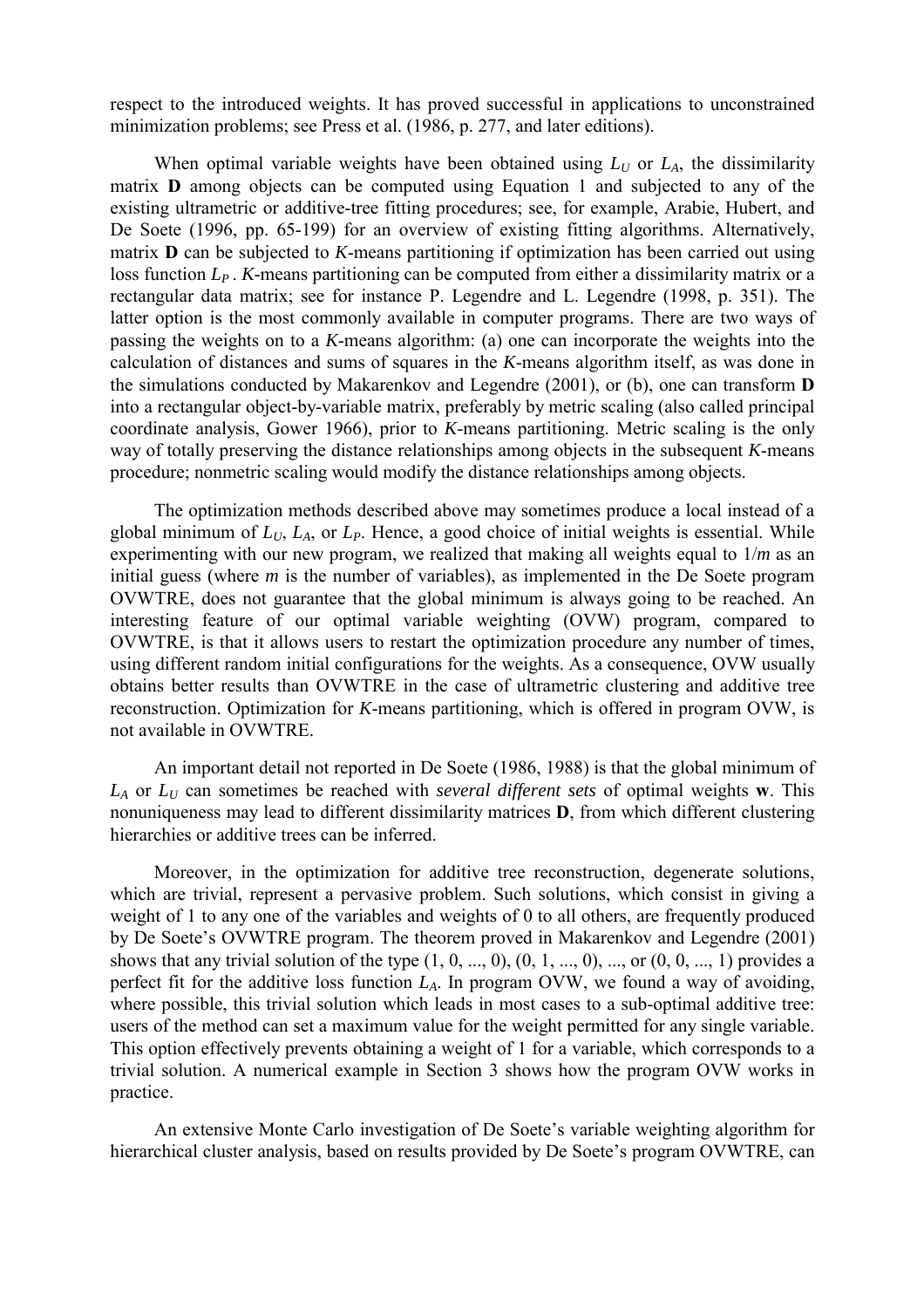be found in Milligan (1989). The simulations reported in Makarenkov and Legendre (2001) focused rather on additive tree reconstruction and *K*-means partitioning.

### **3. Numerical Example**

 To demonstrate the effectiveness of the OVW program, we carried out computations on the synthetic data considered by De Soete (1986) to illustrate the usefulness of his weighting procedure for ultrametric trees. De Soete's data, reported in Table 1, possess a clear predefined structure; the first two variables perfectly determine the separation of the objects into clusters. The three clusters  $\{1, 2, 3, 4\}$ ,  $\{5, 6, 7, 8\}$  and  $\{9, 10, 11, 12\}$  can easily be deduced from the first two variables which have a clear partitioning structure. The values in variables 3 and 4 are uniform random deviates, unrelated to the other variables and, thus, should not be taken into account when creating the cluster structure, which should be based solely on variables 1 and 2. We will apply to this data set the variable weighting algorithm designed for *additive* and for *ultrametric* clustering as implemented in OVW; note that in his paper, De Soete (1986) only applied the optimal variable weighting procedure for *ultrametric trees* to this data set.

| Objects        | Variables    |                |                |                |
|----------------|--------------|----------------|----------------|----------------|
|                | $\mathbf{1}$ | $\overline{2}$ | $\mathfrak{Z}$ | $\overline{4}$ |
| $\mathbf{1}$   | 0.4082       | 0.000          | 0.0564         | $-0.0188$      |
| $\overline{2}$ | 0.4082       | 0.000          | 0.7104         | 0.8879         |
| 3              | 0.4082       | 0.000          | $-0.5435$      | 0.4931         |
| $\overline{4}$ | 0.4082       | 0.000          | $-0.0227$      | $-0.6123$      |
| 5              | $-0.2041$    | 0.3536         | 0.6128         | 0.9475         |
| 6              | $-0.2041$    | 0.3536         | $-0.7937$      | $-0.7604$      |
| $\overline{7}$ | $-0.2041$    | 0.3536         | $-0.2072$      | $-0.0368$      |
| 8              | $-0.2041$    | 0.3536         | 0.3818         | 0.1197         |
| 9              | $-0.2041$    | $-0.3536$      | 0.9152         | 0.3362         |
| 10             | $-0.2041$    | $-0.3536$      | $-0.6031$      | $-0.9367$      |
| 11             | $-0.2041$    | $-0.3536$      | 0.4861         | 0.2143         |
| 12             | $-0.2041$    | $-0.3536$      | $-0.3770$      | $-0.0060$      |

**Table 1.** *Synthetic data used by De Soete (1986, Table 1) illustrating the application of his optimal variable weighting procedure for ultrametric trees.*

 First consider the case of the additive tree clustering. Results were produced by OVW using the following options: (a) the optimization procedure was restarted 10 times with different initial estimates; (b) to avoid a trivial solution when a weight of 1 was assigned to a single variable, the maximum allowed weight of a single variable was set to 0.9 (in fact, to force the program to skip a trivial solution, we could choose any other value smaller than 1).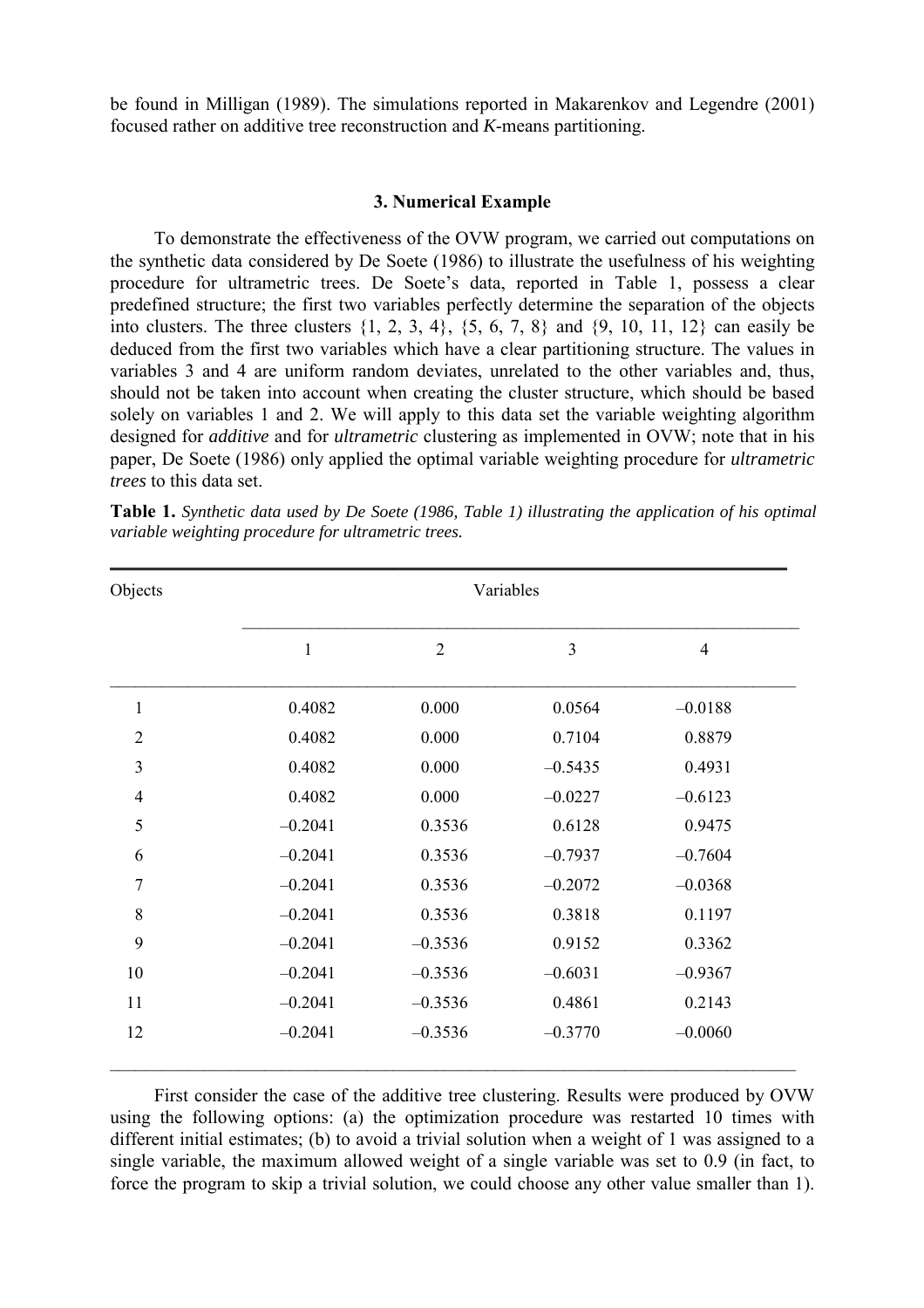The following vector of optimal weights **w** was obtained:  $w_1=0.395$ ,  $w_2=0.605$ ,  $w_3=0.0$ ,  $w_4$ =0.0; the value of the objective function  $L_A$  dropped from 0.329523 (when all weights were equal to 0.25) to 0.000007 (for the optimum weights). The correct additive tree structure effectively separating the three clusters could be found from the matrix of weighted distances provided by the program. For the same data set, De Soete's OVWTRE program failed to provide relevant results with the additive tree clustering option and produced only a trivial solution with  $w_1=0.0$ ,  $w_2=0.0$ ,  $w_3=1.0$ ,  $w_4=0.0$ ; the corresponding value of  $L_A$  was 0.



**Figure 1.** *Classification structures obtained for the Table 1 data using optimal weights computed by OVW. (a) Dendrogram from ultrametric clustering; (b) additive tree; (c) Kmeans partition.* 

 However, when OVWTRE was launched with the ultrametric clustering option, it was able to discover a good classification, finding the following set of optimal weights:  $w_1=0.558$ ,  $w_2=0.439$ ,  $w_3=0.000$ ,  $w_4=0.003$ . Running the OVW program with the ultrametric clustering option provided a different set of optimal weights:  $w_1=0.708$ ,  $w_2=0.292$ ,  $w_3=0.000$ ,  $w_4=0.000$ , which also led to the correct classification.

 Finally, when OVW was run on the data from Table 1 using the *K*-means partitioning option, with a correct partition vector supplied to the program separating the 12 objects into 3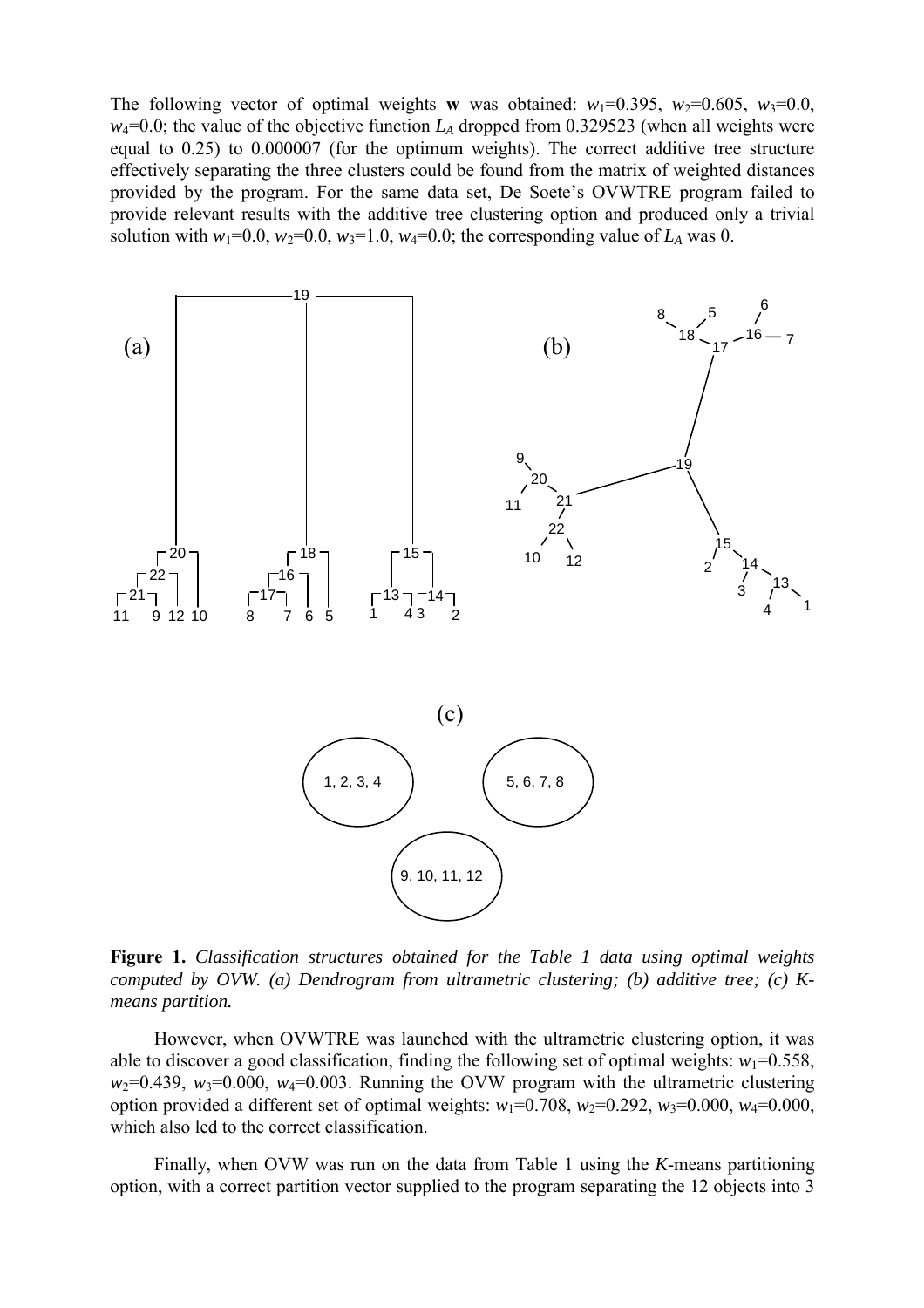groups as (1, 1, 1, 1, 2, 2, 2, 2, 3, 3, 3, 3), our *K*-means variable weighting procedure detected the 'noisy' variables in the data and assigned weights of zero to variables 3 and 4. The optimal weights assigned to variables 1 and 2 were respectively 0.906 and 0.094, after 10 starts of the optimization procedure using different initial random configurations for the weights, whereas the minimum value of the objective function  $L_p$  dropped from 1.815205 for all weights equal to 0.000000 for the optimal weights. When an incorrect classification vector (1, 2, 3, 1, 2, 3, 1, 2, 3, 1, 2, 3) was supplied to OVW, the following weights were obtained for the four variables:  $w_1=0.909$ ,  $w_2=0.091$ ,  $w_3=0.000$ ,  $w_4=0.000$ ; the minimum value of the objective function *L<sub>P</sub>* corresponding to the solution was 0.937442. This value, which is remote from 0, indicated that the classification vector supplied to the program was not optimal.

 The classification structures obtained for the data of Table 1 using optimal weights computed by OVW are depicted in Figure 1. The dendrogram is represented in Part A, the additive tree in Part B, and the *K*-means clusters in Part C of the Figure. In the dendrogram and the additive tree, the interior nodes are numbered 13 to 22.

#### **4. Discussion**

 The optimal weighting algorithm should be used prior to ultrametric or additive tree clustering, or *K*-means partitioning, if one assumes that the data may contain irrelevant or noisy variables. When the data mostly include error-perturbed variables or outliers, we suggest processing such data using equal weights. Equal or optimal OVW weights can be employed when the data are supposed to be free of errors. It is very difficult to handle error-perturbed data, which is the most complicated case of error condition. As for the outlier condition, we would like to suggest a new strategy which could be tested through simulations. If the data being analyzed are likely to contain more noisy objects than noisy variables, the following strategy could be employed: instead of assigning weights to the variables, weights can be associated with the objects. Using a weighting function that assigns weights of 0 or 1 to the objects would lead to a new objective function to be minimized for ultrametric and additive trees as well as for *K*-means partitioning. Such a strategy may allow one to detect noisy objects rather than noisy variables; weights of 0 would be assigned to the noisy objects. The resulting matrix of predicted dissimilarities  $\mathbf{D} = [d_{ii}]$  among objects would be computed as follows:

$$
d_{ij} = \left[ \sum_{p=1}^{m} (v_i y_{ip} - v_j y_{jp})^2 \right]^{1/2},
$$
 (1')

where  $v_i$  and  $v_j$  are weights associated with the object *i* and *j*, respectively. Variants of the objective functions  $L_U$ ,  $L_A$  and  $L_P$  should be considered:  $d_{ij}$  should be excluded from the objective function if  $v_i$  or  $v_j$  equal 0. A much more complicated model involving weights for both variables and objects may also be explored. Although the latter model would contain two sets of weights, it may allow one to reduce, at the same time, the effect of noisy variables and noisy objects or outliers. Investigation of weighting strategies implying weights for objects, or for both objects and variables, would constitute an interesting and relevant topic for future research. The OVW program including the methods discussed in this paper is freely available at the following URL: <http://www.fas.umontreal.ca/biol/casgrain/en/labo/ovw.html>.